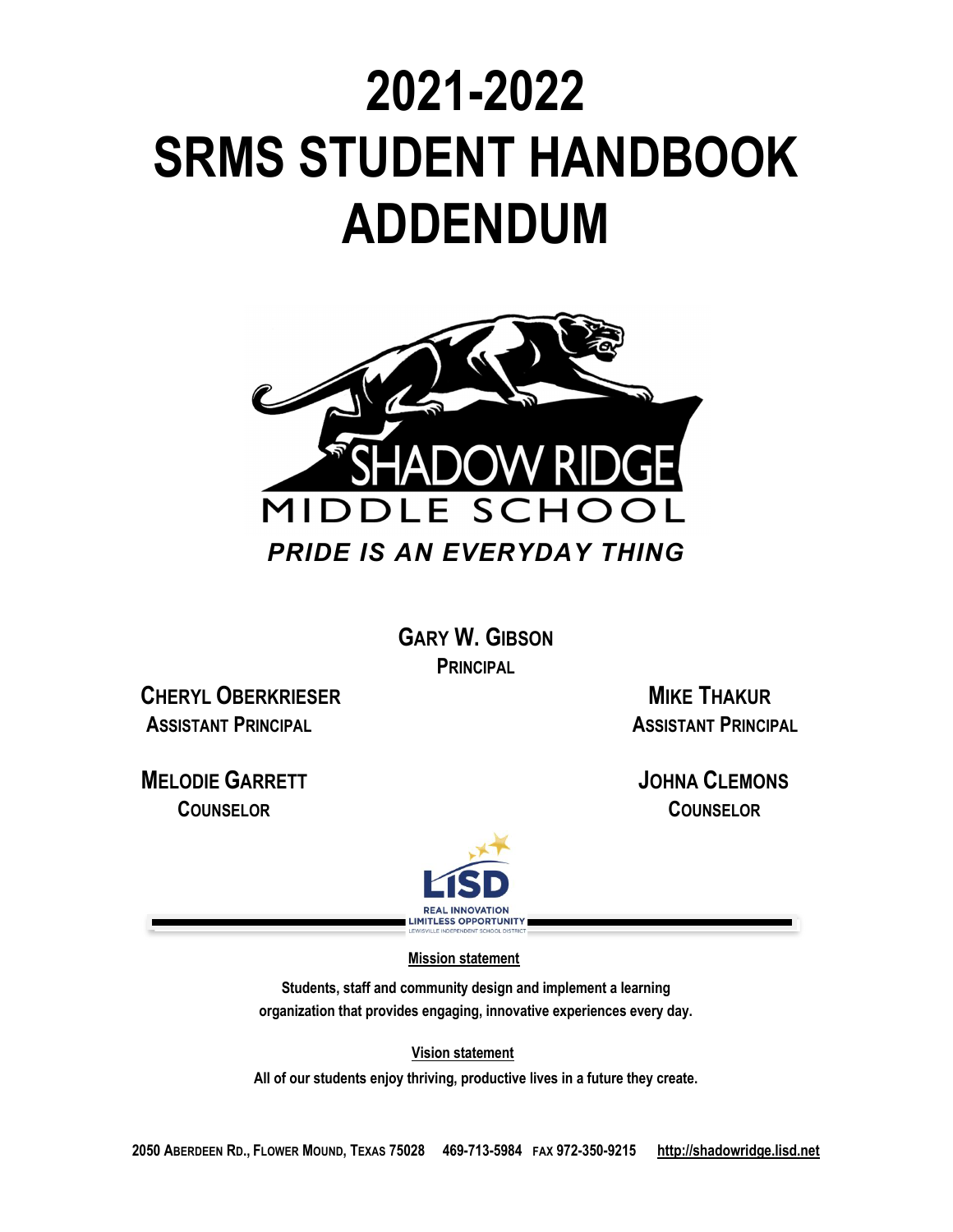## **Academics**

Parents are encouraged to remain informed of their child's academic progress. The following resources are available to parents:

- Canvas District platform for parent access classroom information.
- Skyward Grade Access provides current year's grades and class averages. Both can be found under website at http://shadowridge.lisd.net

## **Bicycles, Skateboards, Rollerblades**

Bicycles and skateboards are to be parked and locked in the bike racks located at the back of the school. Skateboards and rollerblades will not be allowed in the building at any time. Students are cautioned to observe all traffic regulations in the operation of these vehicles.

## **Cafeteria**

- The office does not loan money for breakfast or lunch.
- Students are allowed to choose their seat. Once seated, students must raise their hand and be acknowledged by a principal. Principals give permission to empty trays, use restrooms, go to the water fountain, or any other activity which requires students to leave their seat.
- Students are expected to deposit all of their breakfast/lunch litter in trash cans.
- Students are responsible for their behavior in the cafeteria. Throwing food, yelling, making a mess, and running are all behaviors that are not acceptable.
- **Student will leave backpacks in their classrooms.**

### **Breakfast**

Breakfast is served in the cafeteria from 8:15-8:45 a.m. Staff members are on duty to provide supervision.

#### **Lunch**

#### **Technology free**.

 Shadow Ridge has two lunch times during the school day. It is against District Policy to bring in outside food for other students.

# **Conferences**

Parents and teachers are encouraged to establish and maintain communication regarding student progress. A student or parent with a question or concern is encouraged to talk with the appropriate teacher, counselor or principal. A parent who would like to meet with a teacher may call the office and leave a message. Teachers set their own appointments during their conference time.